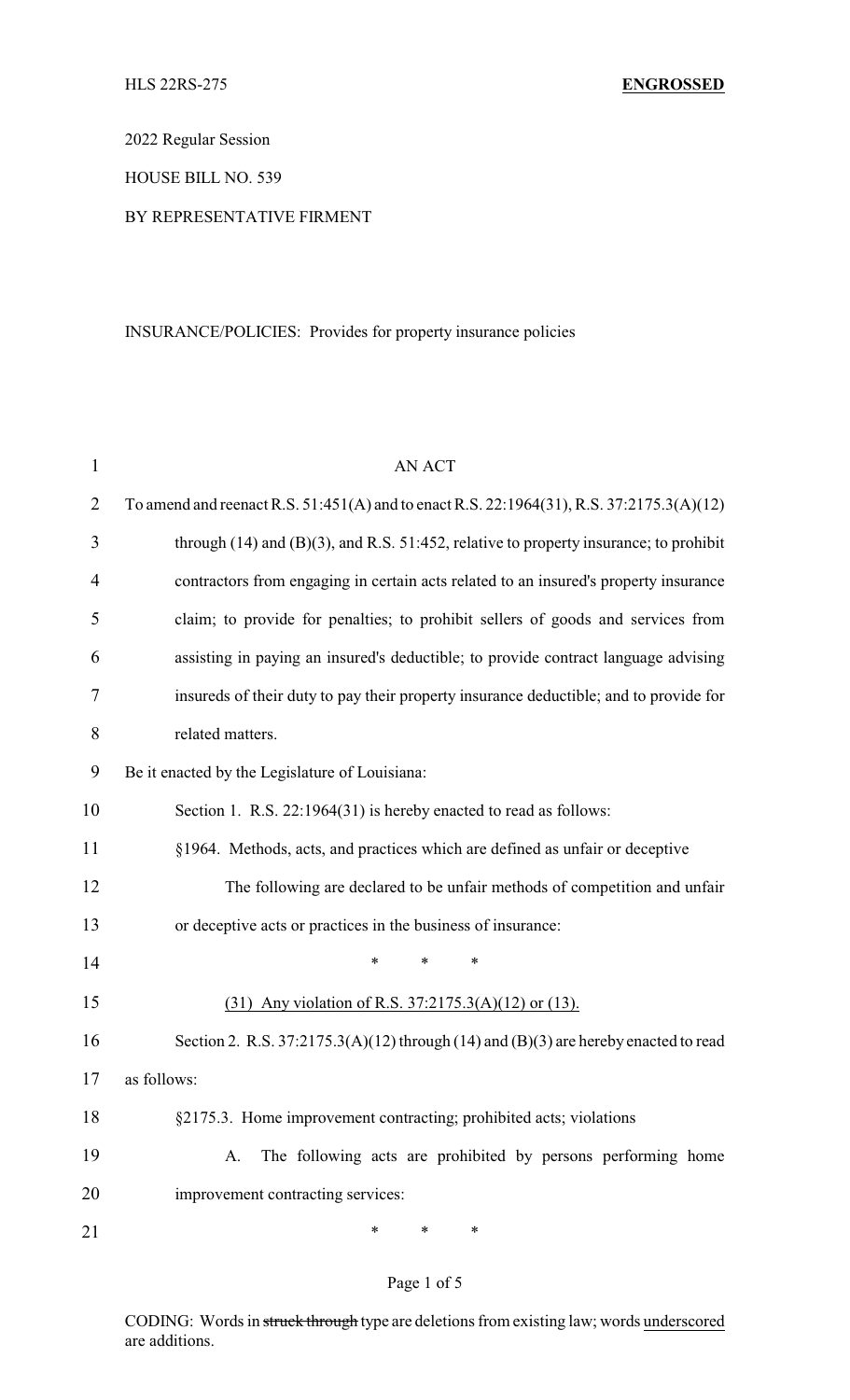| $\mathbf{1}$   | Interpreting insurance policy provisions or advising an insured<br>(12)               |
|----------------|---------------------------------------------------------------------------------------|
| $\overline{2}$ | regarding coverage or duties under the insured's property insurance policy. A         |
| 3              | contractor shall be considered to have violated the provisions of this Paragraph if a |
| $\overline{4}$ | person working on behalf of the contractor including but not limited to a             |
| 5              | compensated employee or a nonemployee who is compensated by the contractor            |
| 6              | violates the provisions of this Paragraph.                                            |
| 7              | Adjusting a property insurance claim on behalf of an insured. A<br>(13)               |
| 8              | contractor shall be considered to have violated the provisions of this Paragraph if a |
| 9              | person working on behalf of the contractor including but not limited to a             |
| 10             | compensated employee or a nonemployee who is compensated by the contractor            |
| 11             | violates the provisions of this Paragraph.                                            |
| 12             | (14) Providing an insured with an agreement authorizing repairs without               |
| 13             | providing a good faith estimate of the itemized and detailed costs of services and    |
| 14             | materials for repairs undertaken pursuant to a property damage claim. A contractor    |
| 15             | shall be considered to have violated the provisions of this Paragraph if a person     |
| 16             | working on behalf of the contractor including but not limited to a compensated        |
| 17             | employee or a nonemployee who is compensated by the contractor violates the           |
| 18             | provisions of this Paragraph. A contractor does not violate this Paragraph if, as a   |
| 19             | result of the insurer adjusting a claim, the actual cost of repairs differs from the  |
| 20             | initial estimate.                                                                     |
| 21             | <b>B.</b>                                                                             |
| 22             | *<br>*<br>∗                                                                           |
| 23             | (3) In addition to administrative sanctions as provided in this Part, violation       |
| 24             | of Paragraph $(A)(12)$ or $(A)(13)$ of this Section shall constitute an unfair trade  |
| 25             | practice pursuant to R.S. 22:1964, and the penalties contained in R.S. 22:1969 may    |
| 26             | be enforced against the violator by the commissioner of insurance.                    |
| 27             | Section 3. R.S. 51:451(A) is hereby amended and reenacted and R.S. 51:452 is          |
| 28             | enacted to read as follows:                                                           |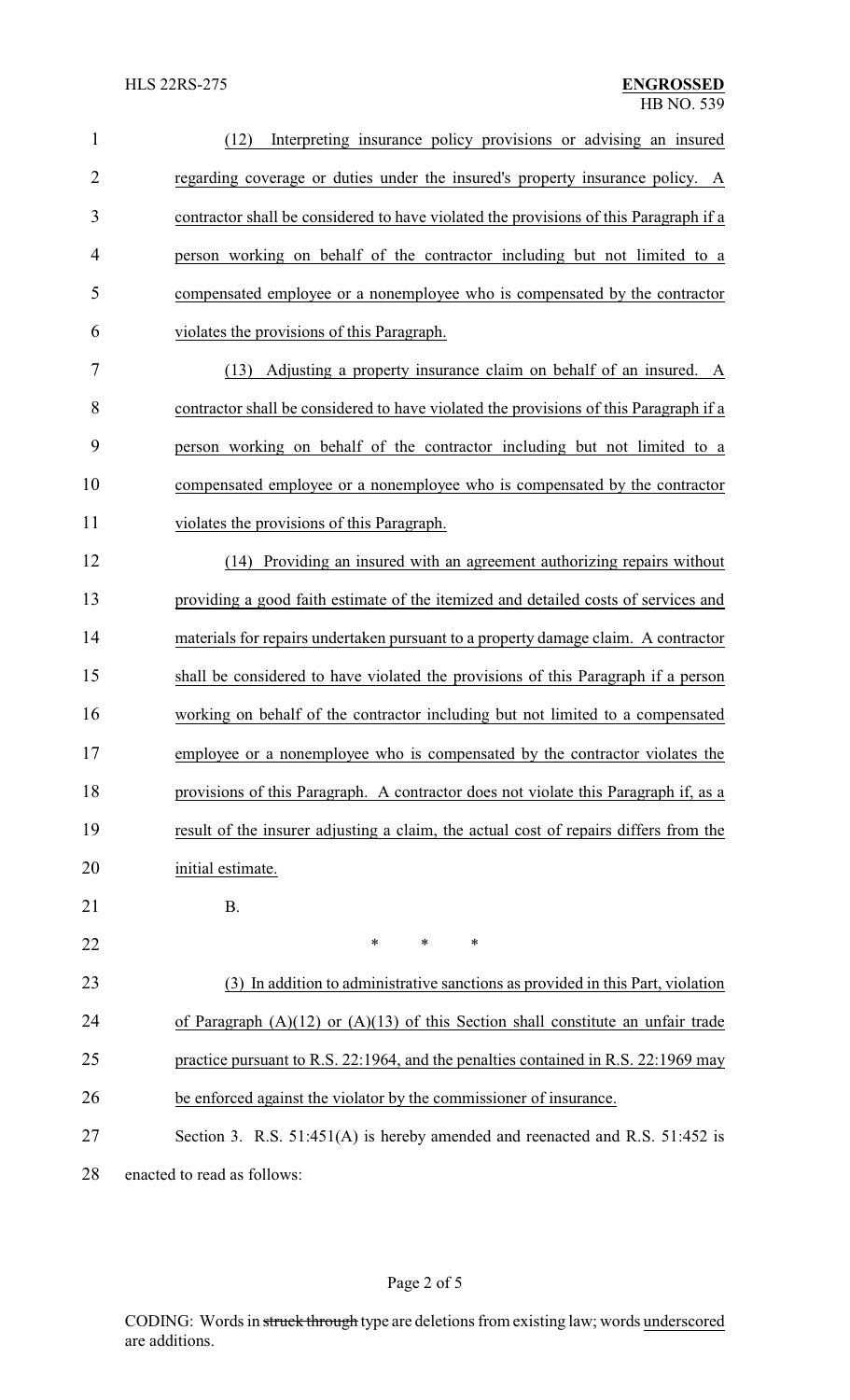| $\mathbf 1$    | §451. Payments and rebates charged against insurance deductibles; sellers of goods                  |
|----------------|-----------------------------------------------------------------------------------------------------|
| $\overline{2}$ | or services prohibited                                                                              |
| 3              | A. No person selling or engaged in the sale of goods or services shall:                             |
| 4              | (1) Advertise or promise to provide goods or services. Provide goods or                             |
| 5              | services or advertise or promise to provide goods or services to an insured in a                    |
| 6              | transaction in which the goods or services will be paid for by the insured from the                 |
| 7              | proceeds of a property insurance claim and the person selling the goods or services,                |
| 8              | without the insurer's consent, will do any of the following:                                        |
| 9              | (a) Pay, waive, absorb, or otherwise decline to charge or collect the amount                        |
| 10             | of the insured's deductible.                                                                        |
| 11             | (b) Provide a rebate or credit in connection with the sale of the goods or                          |
| 12             | services that will offset all or part of the amount paid by the insured as a deductible.            |
| 13             | (c) In any manner, assist the insured in avoiding monetary payment of the                           |
| 14             | insured's deductible.                                                                               |
| 15             | (2) Offer to pay, pay, or rebate all or part of any insurance deductible, under                     |
| 16             | a property or casualty insurance policy, to a consumer as part of any arrangement for               |
| 17             | goods and services paid for by the consumer from proceeds of a property or casualty                 |
| 18             | insurance policy.                                                                                   |
| 19             | $\left(\frac{1}{2}\right)$ Charge an amount, for such goods or services, that exceeds the usual and |
| 20             | customary charge by an amount equal to or greater than all or part of the applicable                |
| 21             | insurance deductible paid.                                                                          |
| 22             | $\ast$<br>*<br>∗                                                                                    |
| 23             | §452. Contract paid with insurance policy proceeds; notice required                                 |
| 24             | A contract to provide goods or services that is reasonably expected to be paid                      |
| 25             | wholly or partly with the proceeds from a claim under a property insurance policy                   |
| 26             | and has a contract price of one thousand dollars or more shall contain the following                |
| 27             | notice in at least twelve-point boldfaced type: "Louisiana law requires a person                    |
| 28             | insured under a property insurance policy to pay any deductible applicable to a claim               |
| 29             | made under the policy. It is a violation of Louisiana law for a seller of goods or                  |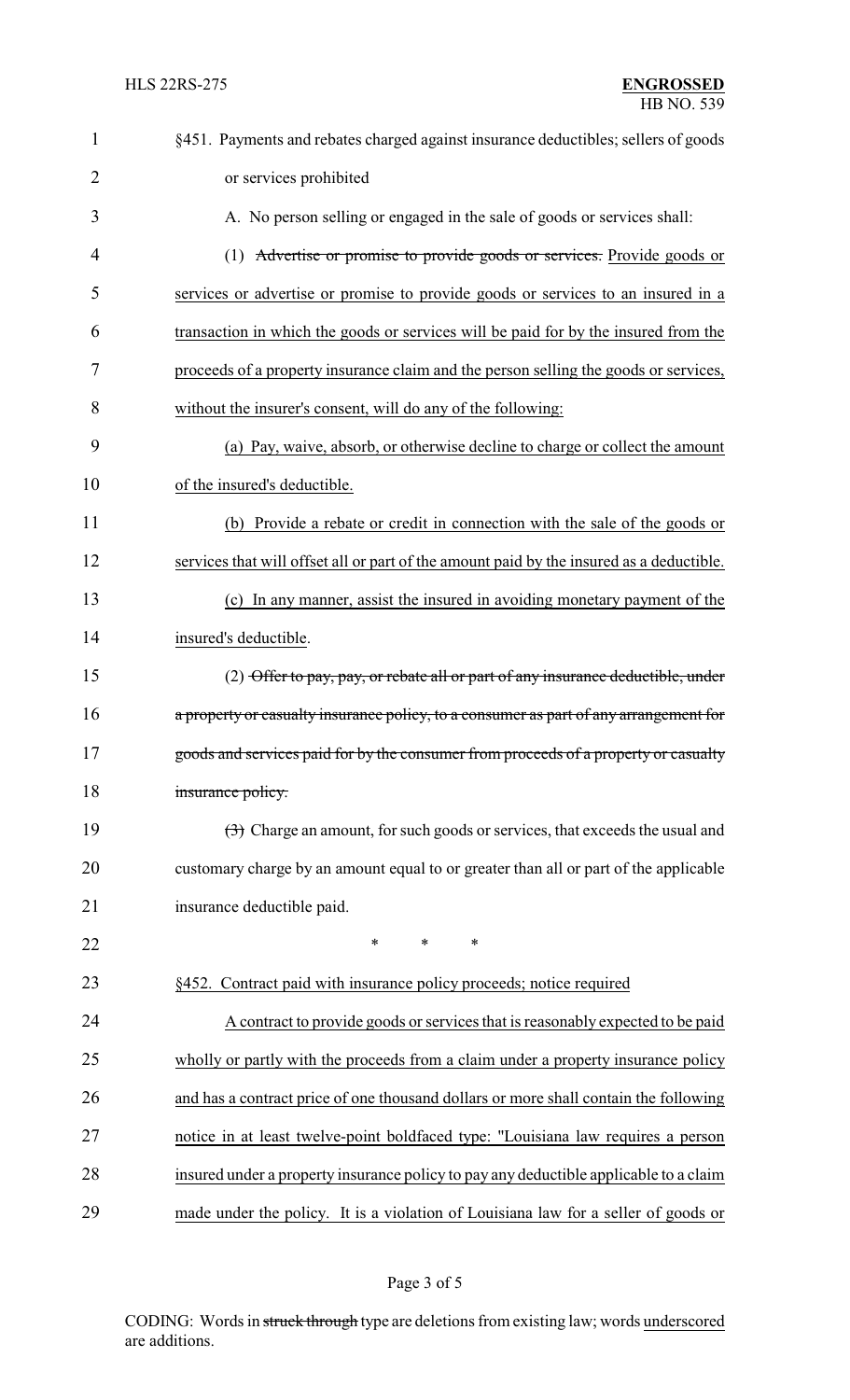1 services who reasonably expects to be paid wholly or partly from the proceeds of a

# 2 property insurance claim to knowingly allow the insured person to fail to pay, or

3 assist in the insured person's failure to pay the applicable insurance deductible."

#### **DIGEST**

The digest printed below was prepared by House Legislative Services. It constitutes no part of the legislative instrument. The keyword, one-liner, abstract, and digest do not constitute part of the law or proof or indicia of legislative intent. [R.S. 1:13(B) and 24:177(E)]

| HB 539 Engrossed | 2022 Regular Session | Firment |
|------------------|----------------------|---------|
|                  |                      |         |

Abstract: Provides for property insurance policies.

Present law provides certain conduct that is considered to be an unfair method or competition and unfair or deceptive act or practice in the business of insurance.

Proposed law retains present law and provides that violation of proposed law (R.S. 37:2175.3(A)(12) and (13)) shall be considered to be an unfair method or competition and unfair or deceptive act or practice in the business of insurance.

Present law prohibits persons performing home improvement contracting from engaging in certain acts.

Proposed law retains present law and prohibits persons performing home improvement contracting from engaging in the following acts:

- (1) Interpreting insurance policy provisions or advising an insured regarding coverage or duties under the insured's property insurance policy.
- (2) Adjusting a property insurance claim on behalf of an insured.
- (3) Providing an insured with an agreement authorizing repairs without providing a good faith estimate of the itemized and detailed cost of services and materials for repairs undertaken pursuant to a property damage claim.

Proposed law provides that in addition to administrative sanctions, violation of proposed law (R.S. 37:2175.3(A)(12) and (13)) shall constitute an unfair trade practice, and the penalties contained in present law (R.S. 22:1969) may be enforced by the commissioner of insurance.

Present law provides that no person selling or engaging in the sale of goods or services shall advertise or promise to provide goods or services or offer to pay, pay, or rebate any part of an insurance deductible as part of an arrangement for goods and services paid for with proceeds from an insurance policy.

Proposed law repeals present law and provides that no person selling or engaging in the sale of goods orservices shall provide a good or service or advertise or promise to provide goods or services to an insured in a transaction in which the good or service will be paid for with proceeds of a property insurance claim and the person selling the good or service, without the insurer's consent, will do any of the following:

(1) Pay, waive, absorb, or otherwise decline to charge or collect the amount of the insured's deductible.